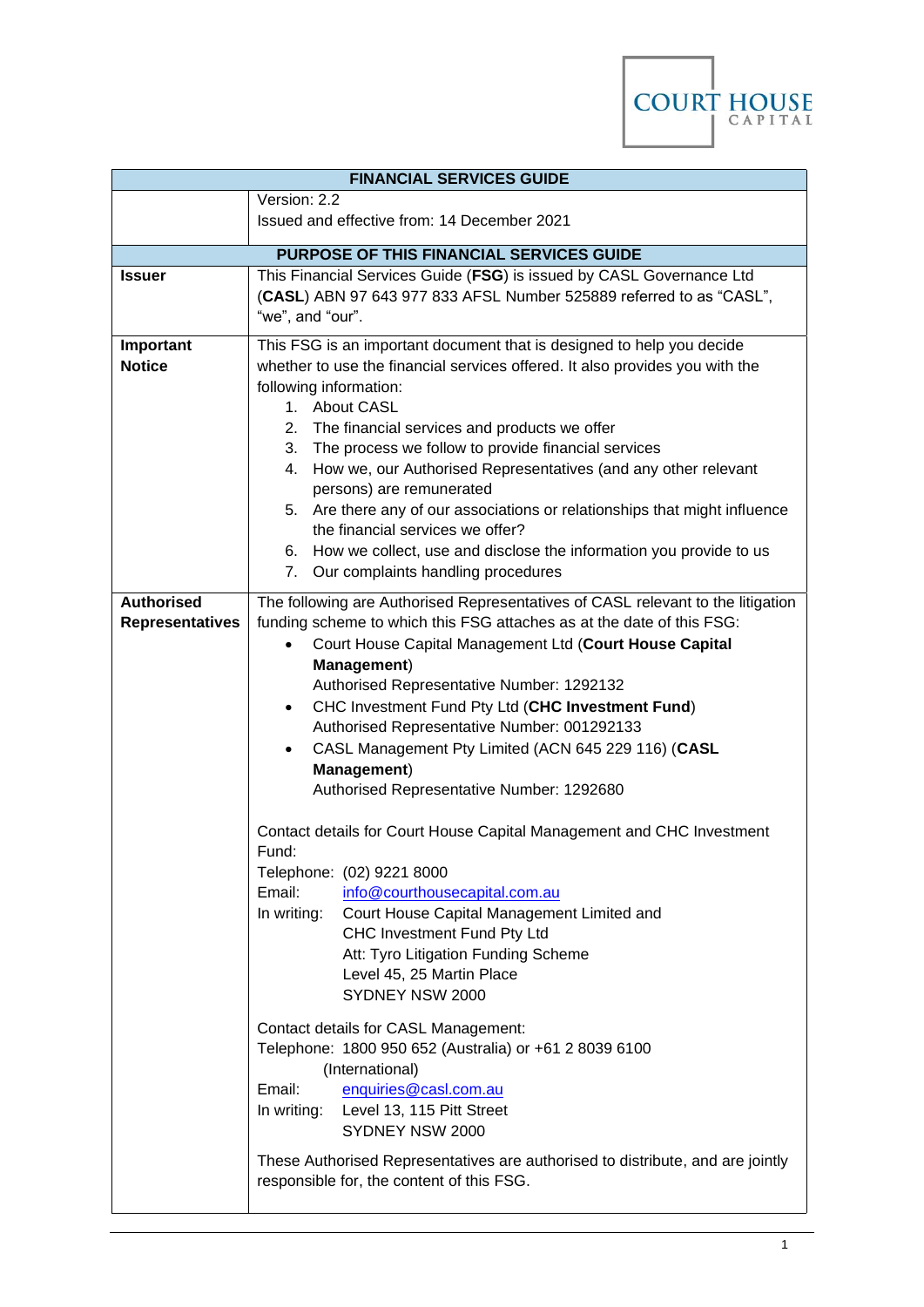# **1. ABOUT CASL**

CASL is a 100% owned subsidiary of CASL Group Pty Ltd.

CASL Management is a 100% owned subsidiary of CASL Group Pty Ltd.

CASL Group Pty Ltd, its subsidiaries and related entities provide claim management services and funding for litigation claims.

Our contact details are as follows:

CASL Governance Ltd Level 13, 115 Pitt Street SYDNEY NSW 2000

Telephone: 1800 950 652 (Australia) or +61 2 8039 6100 (International) Email: [enquiries@casl.com.au](mailto:enquiries@casl.com.au) Website: [www.casl.com.au](http://www.casl.com.au/)

### **2. THE FINANCIAL SERVICES AND PRODUCTS WE PROVIDE**

CASL is authorised to provide financial product advice and deal in transactions involving financial products for retail clients (provided that any financial product advice is limited to general financial product advice), and is authorised to:

- (a) provide general financial product advice for interests in managed investment schemes limited to litigation funding schemes;
- (b) deal in a financial product by:
	- i. issuing, applying for, acquiring, varying or disposing of a financial product for interests in managed investment schemes limited to litigation funding schemes;
	- ii. applying for, acquiring, varying or disposing of a financial product on behalf of another person in respect of the following classes of products:
		- A. deposit and payment products limited to:
			- 1. basic deposit products;
			- 2. deposit products other than basic deposit products;
		- B. general insurance products; and
		- C. interests in managed investment schemes excluding investor directed portfolio services;
- (c) operate litigation funding schemes in its capacity as responsible entity.

Court House Capital Management is authorised to provide financial product advice and deal in transactions involving financial products for retail clients (provided that any financial product advice is limited to general financial product advice), and is authorised to:

- (a) provide general financial product advice for interests in managed investment schemes limited to litigation funding schemes;
- (b) deal in a financial product by:
	- i. applying for, acquiring, varying or disposing of a financial product on behalf of another person in respect of the following classes of products:
		- A. deposit and payment products limited to:
			- 1. basic deposit products;
			- 2. deposit products other than basic deposit products;
		- B. general insurance products; and
		- C. interests in managed investment schemes limited to litigation funding schemes.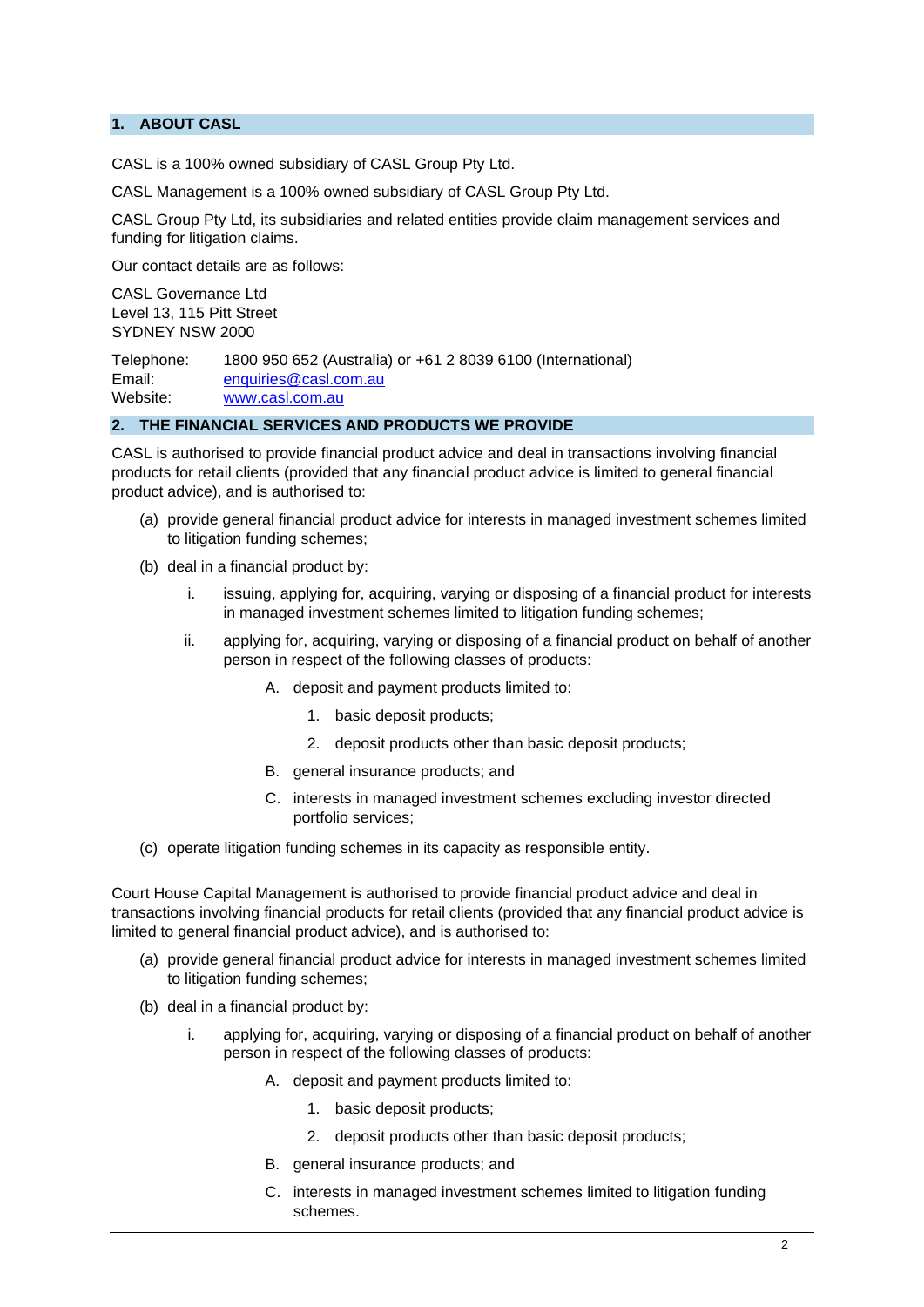CHC Investment Fund is authorised to deal in transactions involving financial products for retail clients, and is authorised to:

- (a) deal in a financial product by:
	- ii. applying for, acquiring, varying or disposing of a financial product on behalf of another person in respect of the following classes of products:
		- A. deposit and payment products limited to:
			- 1. basic deposit products;
			- 2. deposit products other than basic deposit products;
		- B. general insurance products; and
		- C. interests in managed investment schemes limited to litigation funding schemes.

CASL Management is authorised to provide financial product advice and deal in transactions involving financial products for retail clients (provided that any financial product advice is limited to general financial product advice), and is authorised to:

- (a) provide general financial product advice for interests in managed investment schemes limited to litigation funding schemes;
- (b) deal in a financial product by:
	- iii. applying for, acquiring, varying or disposing of a financial product on behalf of another person in respect of the following classes of products:
		- A. deposit and payment products limited to:
			- 1. basic deposit products;
			- 2. deposit products other than basic deposit products;
		- B. general insurance products; and
		- C. interests in managed investment schemes excluding investor directed portfolio services.

## **3. THE PROCESS WE FOLLOW TO PROVIDE FINANCIAL SERVICES**

We or any Authorised Representative may provide you with the following documents:

- A Product Disclosure Statement (**PDS**) which contains information about the benefits, risks and other features of a litigation funding scheme operated by CASL as responsible entity, and which will enable you to make an informed decision about whether to proceed. The PDS also includes some information about the constitution and compliance plan of the scheme.
- A Litigation Management & Funding Agreement (**LMFA**). The LMFA contains the obligations of other parties to you, and you to other parties, and the contracted financial arrangements between you and other parties. The LMFA also provides an outline of responsibilities and decision making authority you transfer to other parties, as well as the processes for dispute resolution for issues that arise between you and the other parties.
- A Lawyer's Retainer (**LR**): The LR is an agreement between you and the law firm, that governs the obligations and conduct of any legal work to be conducted by the law firm on behalf of you. The LR includes the contractual terms you agree to, in particular with regards to time recording, billing and payment. The LR also provides an outline of the complaints and dispute resolution process for issues that arise between you and the law firm.

#### **4. HOW WE AND THE AUTHORISED REPRESENTATIVES ARE REMUNERATED**

CASL receives fees from CHC Investment Fund for the provision of relevant regulated financial services. These fees are generally fixed in nature and do not contain any contingency, bonus or commission elements.

Authorised Representatives receive specific fees for service and may receive fees contingent on the achievement of a particular outcome or financial hurdle in relation to a litigation funding scheme. These fees are outlined in the relevant PDS.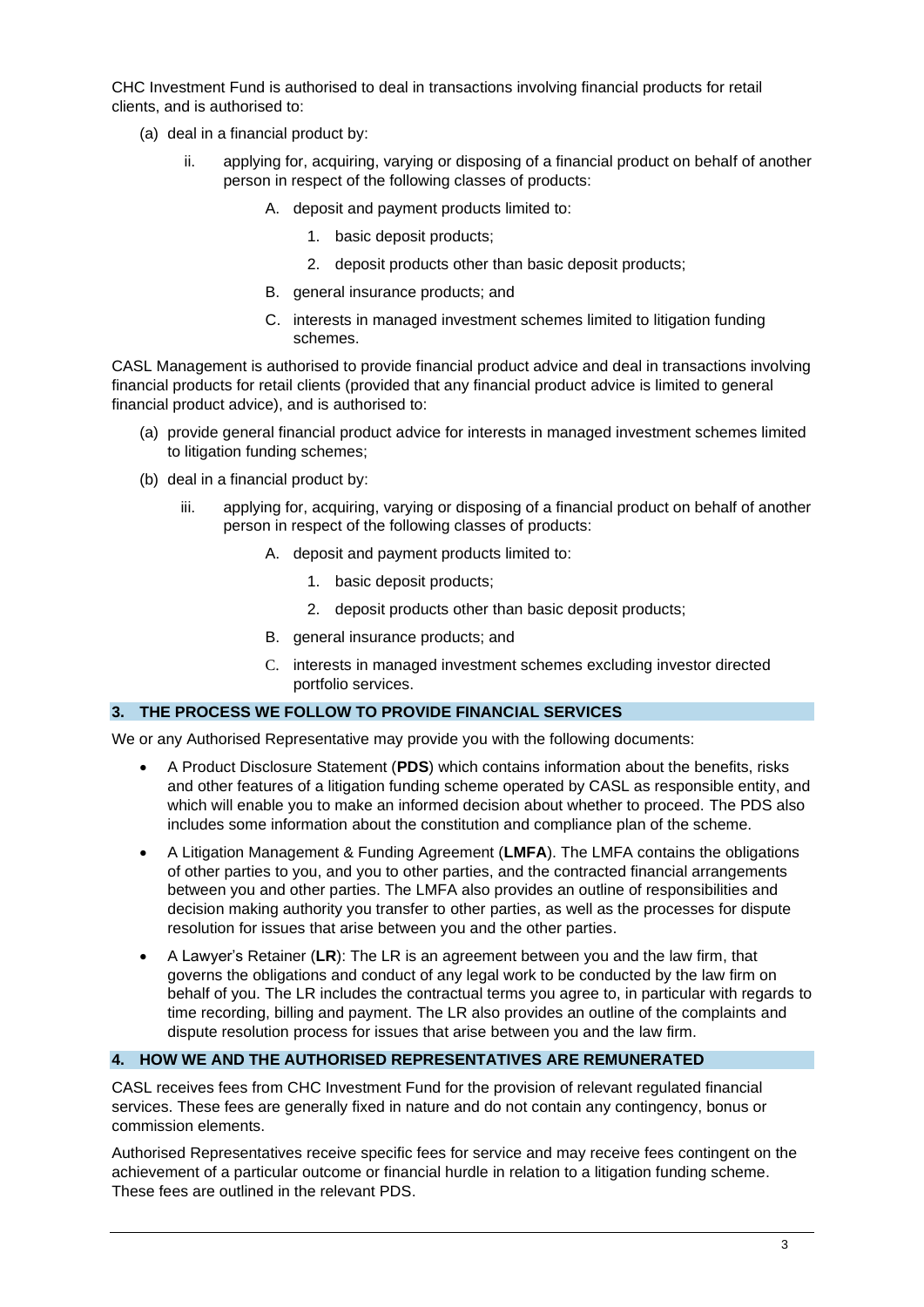Persons that work for Authorised Representatives are typically salaried and may, subject to certain key performance indicators and applicable laws, receive short and long term cash or non-cash incentive payments.

## **5. ARE THERE ANY OF OUR ASSOCIATIONS OR RELATIONSHIPS THAT MIGHT INFLUENCE THE FINANCIAL SERVICES WE OFFER?**

All associations or relationships that are relevant to financial services or products we might offer are disclosed in the PDS, LMFA and LR.

Actual or perceived conflicts of interest may arise from time to time through the provision of financial services or products. The processes for identifying, reporting and managing actual or perceived conflicts of interest are outlined in CASL's conflicts of interest policy. The conflicts of interest policy of CASL is available on our website at [www.casl.com.au.](http://www.casl.com.au/)

## **6. HOW WE COLLECT, USE AND DISCLOSE INFORMATION**

#### *Information maintained in your file*

Any personal information or information provided by you to CASL or its Authorised Representatives will be retained in a secure file or folder, in soft or hard copy.

Copies of any FSG, PDS, LMFA or LR relevant to financial services or products provided to you will be retained, including any supplementary documents issued from time to time.

You may ask CASL or an Authorised Representative if you would like to examine the information retained by CASL or an Authorised Representative relating to you. Any such requests must be in writing and CASL or an Authorised Representative must address your request within a reasonable time period.

#### *Your Privacy*

We are committed to maintaining the privacy and security of your personal information.

Your personal information will be collected for the primary purpose of providing you with the services described in this FSG. If you do not provide the personal information requested, we may be unable to provide you with the financial services you have requested.

In connection with providing our services to you, we may disclose information about you to our Authorised Representatives and to other professionals, insurance providers, product issuers, auditors and our service providers. It is unlikely that we will disclose your personal information to overseas recipients.

However, any overseas disclosure of your information does not affect our commitment to safeguarding your personal information and we, and each Authorised Representative, will take reasonable steps to ensure any overseas recipient of your personal information complies with Australian privacy law.

Your personal information will be handled in accordance with our Privacy Policy which outlines how we collect, use, store and disclose your personal information.

For more information, including how to access or correct your personal information, or how to complain about a breach of the Australian Privacy Principles, please read our Privacy Policy which can be accessed on our website at [www.casl.com.au](http://www.casl.com.au/) or by contacting our Privacy Officer as follows:

Attention: Privacy Officer CASL Governance Ltd Level 13, 115 Pitt Street SYDNEY NSW 2000 Phone: 1800 950 652 (Australia) or +61 2 8039 6100 (International) Email [enquiries@casl.com.au](mailto:enquiries@casl.com.au)